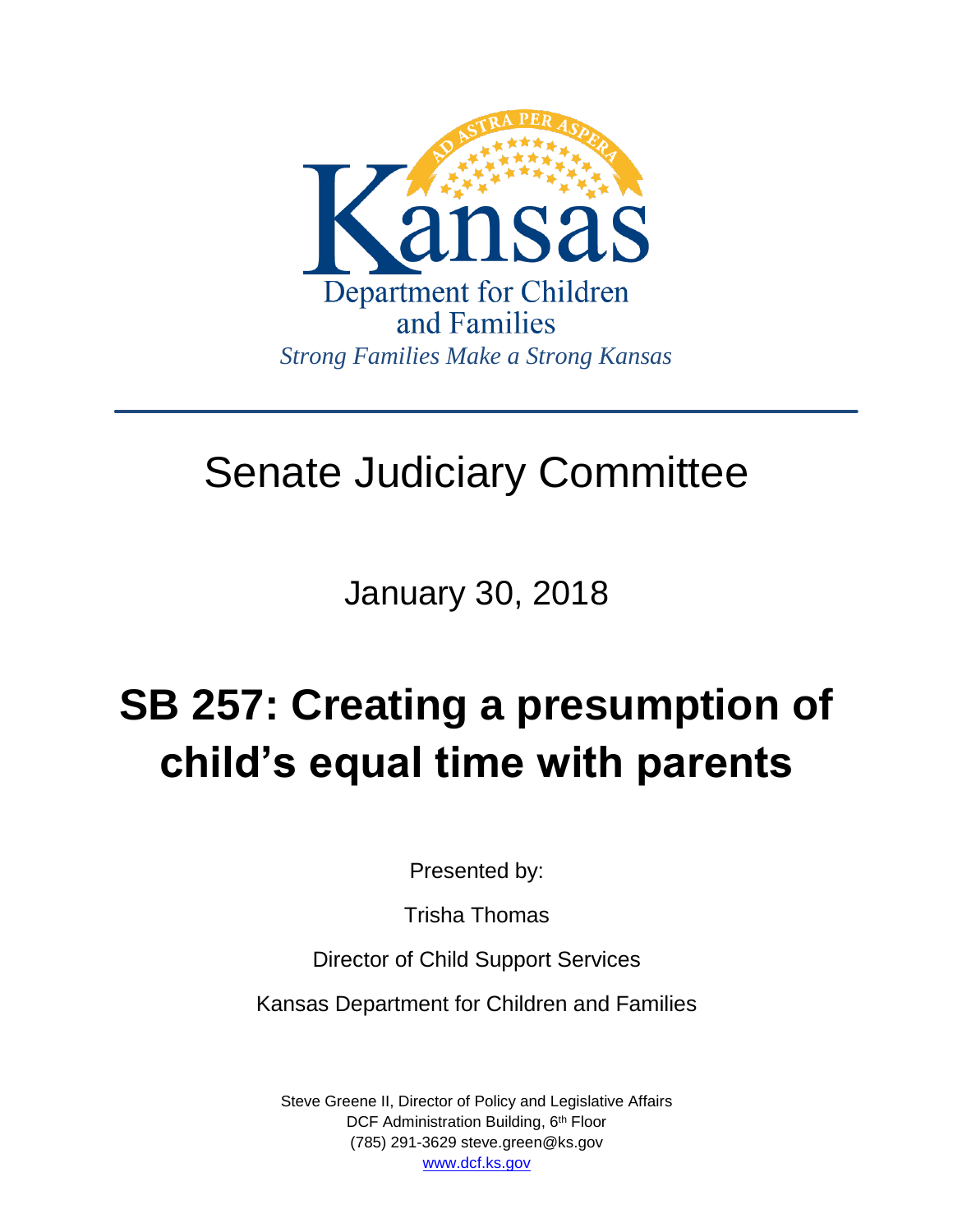### **Testimony of:**

Trisha Thomas, Director of Child Support Services Kansas Department for Children and Families Topeka, Kansas

#### **Testimony on:**

SB 257 – Creating a presumption of child's equal time with parents during court determinations of legal custody, residency or parenting time.

### **Chairman Wilborn, Vice Chair Lynn, Ranking Member Haley and Members of the Committee:**

Good morning, I am Trisha Thomas, Director of Child Support Services (CSS) at the Kansas Department for Children and Families (DCF). I appreciate the opportunity to submit written-only neutral testimony regarding Senate Bill 257, neurtal. DCF's motto is, "strong families make a strong Kansas." That is to say, the state we call home, is as strong as the families it produces. A parent actively involved in the life of their child is certainly a good thing, and DCF is constantly evaluating policies that encourage this end. The testimony DCF has provided addresses only the potential fiscal impact SB 257 may have on our agency and not the impact regarding family law and practice.

The Child Support Services (CSS) program at the Kansas Department for Children and Families (DCF) administers the State's child support establishment and enforcement activities under the authority of Title IV-D of the Social Security Act. CSS is charged with establishing and enforcing support obligations for more than 139,000 cases affecting Kansas' children. Our primary mission is to ensure these children receive adequate support from their parents. The federal government measures our performance in five key areas of the program: 1) paternity-establishment percentage; 2) percentage of cases with established support orders; 3) collection of current support; 4) collection of support arrears; and, 5) cost-effectiveness ratio. The Kansas program is established in K.S.A. 39-753. Currently, there is not a consistent method to address parenting time in IV-D cases, as it is not brought forth in our filings. The IV-D attorneys have an attorneyclient relationship only with the Secretary of DCF (K.S.A. 39-756 (e)), and do not represent any of the parties in the legal action. CSS files approximately 10,000 petitions each year to establish paternity and/or a support obligation.

The IV-D program on a national level is interested in encouraging more parental involvement, because there are indications that parents who have a stronger parentchild relationship are more willing to pay their child support on time and in full. While the Kansas IV-D program is not currently responsible for establishing parenting time orders at the time of establishing support, this bill may be helpful to some of the parents involved in our program.

CSS is not able to use its IV-D federal funding to assist in obtaining orders for parenting time. However, we do administer Temporary Assistance for Needy Families (TANF) funded fatherhood grants to programs that do help build parenting skills and assist with employment. For those parents who complete the programs and owe the State debt, CSS has established an incentive program to reduce debt that is only owed to the State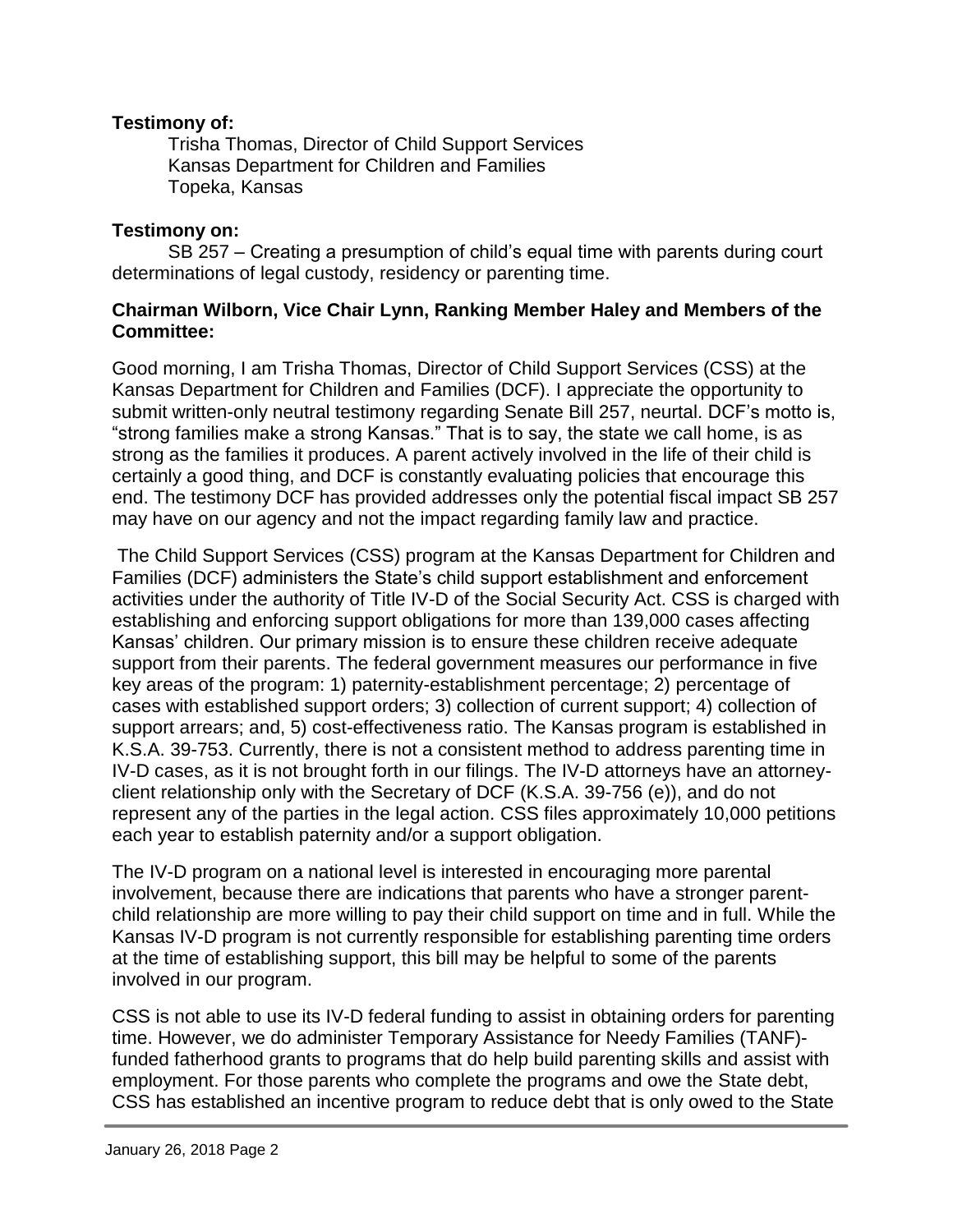of Kansas. For example, we recognize that obtaining a GED or high school diploma, or attending parenting classes in a recognized program, provides an obligor with valuable resources on how to better engage with their children and the children's parent, to foster a positive working relationship. We reduce their State-owed debt to reward this change without impacting the financial situation of the custodial parent.

However, this bill may impact the child support client. The CSS client is a parent or guardian who applies for child support services through a voluntary application or through mandatory cooperation, as he/she is receiving cash assistance, child care assistance or food assistance. At this time, a support obligation may be established based upon a presumption of paternity, which allows families who have a parent in prison, absent, have not met the child or are in other challenging domestic situations to obtain financial support without addressing parenting time. However, if equal parenting time was the default custody situation, it would significantly impact the amount of child support that the parent designated to pay the direct expenses would receive.

Currently, when parties fail to participate in the domestic action, the parent seeking support is deemed the custodial parent, and the other parent is obligated to pay child support, per the guidelines. If parents participate in the domestic action, an order is crafted to address the financial needs of the child or children of the parties, and sometimes the parenting time is addressed when requested by the parties. However, this bill mandates a parenting time order of "equal or approximately equal time" if "the parties have not entered into a parenting plan," and will allow those who do not participate in the domestic action or who are unable to exercise parenting time due to distance or incarceration, the right to equal parenting time. This bill removes the discretion of the judge to make the factual determinations necessary to provide children with a fair order of support by stating, "The presumption may be overcome only by clear and convincing evidence and the court may make a different determination if the court makes specific findings of fact".

To illustrate how equal parenting time impacts a child support worksheet, we prepared four child support worksheets for your review, based upon typical household situations. For these examples, we did not include any other adjustments that may be available to a family. The amount is what the obligor would pay each month. Parent A is designated as the parent who is paying the direct expenses of the child or children. Parent B is the obligor.

Worksheets one and two reflect a household in which there is one child under the age of five, and both parents earn minimum wage. Child support would be \$199 and changes to \$53 when equal parenting time is included. When additional children are included, the obligation becomes \$471 for three children (one in each age category), and \$123 after adjusting for equal parenting time.

Worksheets three and four reflect a household in which there is one child under the age of five, and one parent is earning minimum wage, and one parent is earning the 2016 median household income for Kansans of \$54,935 (Kansas Household Income). This is the situation that is encountered when one parent who is not currently in the workforce suddenly reenters the workforce due to a relationship change. Child support would be